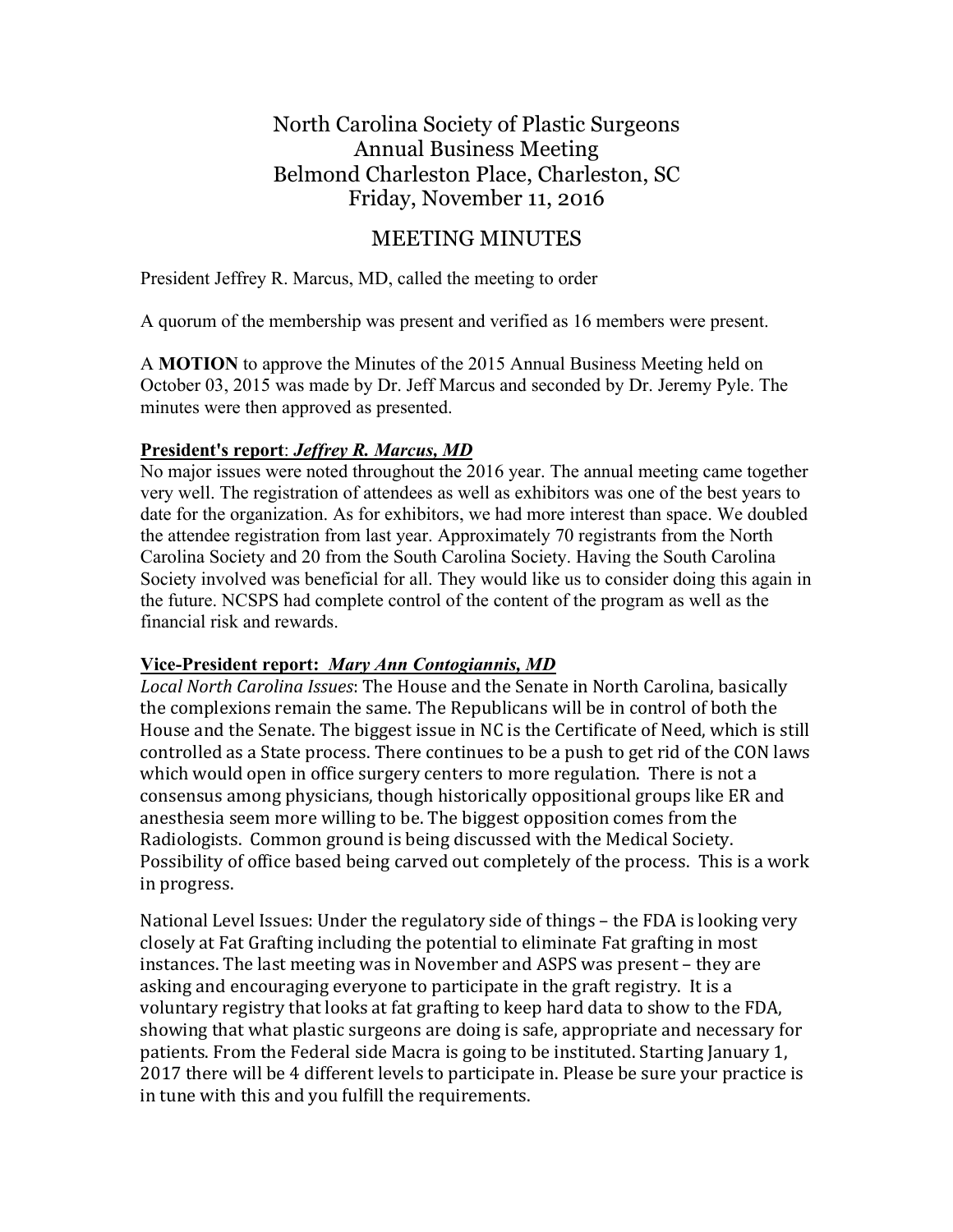On the State side we always deal with Scope of practice  $-$  usually it is with Aestheticians or PA's. The Pharmacists are now getting involved and want to be able to not only do vaccines but to do all injections. They are starting in Florida and ASPS is working with the Florida Society on this. We will follow this very closely. In office compounding of medications is also becoming and issue – ASPS is working with that as well. Out of network billing got some traction in the past year as some providers charge unconventionally high fees for ER procedures. ASPS is coming out with guidelines regarding this, which will include patient consent acknowledging the out of network charges. Comment from the audience  $-$  A physician in network for 15 years and now out of network for 5 years, stated he has never had a problem with a patient for an out of network fee. He feels more of an issue is the barriers we face with insurance companies. He would still be in network if as a solo practitioner he could have the same rates as larger groups or hospital based groups. Feels as long as it is clear that people will understand this as long as they are informed. The point of this is to preserve out of network capabilities.

## **Secretary report:** *Jeremy Pyle, MD*

No report  $-$  By-laws change will be discussed later in the meeting.

## **Treasurer report:** *Jean-Francois Lefaivre, MD*

Financially NCSPS is doing very well. Since the management changed two years ago our bank account balance increased by about \$100K. Our budgets are seriously considered and adhered to. An example of this, we budgeted to have an approximate profit of about \$27K for this annual meeting but will most likely be closer to \$40 or \$50K.

All dues were collected in a timely fashion and there are no delinquent members.

The overall financial stability of the Society is in good shape.

Dr. Marcus made a comment that the new management has been a plus for the organization and the Society if very happy with the new team.

#### **Vote of New Members**

Ballots for 6 new members were distributed and a written vote took place. All members were accepted into Membership and will be notified by management of this acceptance.

## **By-Laws Change**

The suggested changes to the By-Laws were sent to membership 30 days prior to the meeting. These were also displayed at the Business Meeting on the screen. The changes requested are as follows:

The Treasurer would be elected in even years, serve two years and transition to Vice President and then President.

The Secretary would be elected inn odd years, serve two years and transition to Vice President and then President.